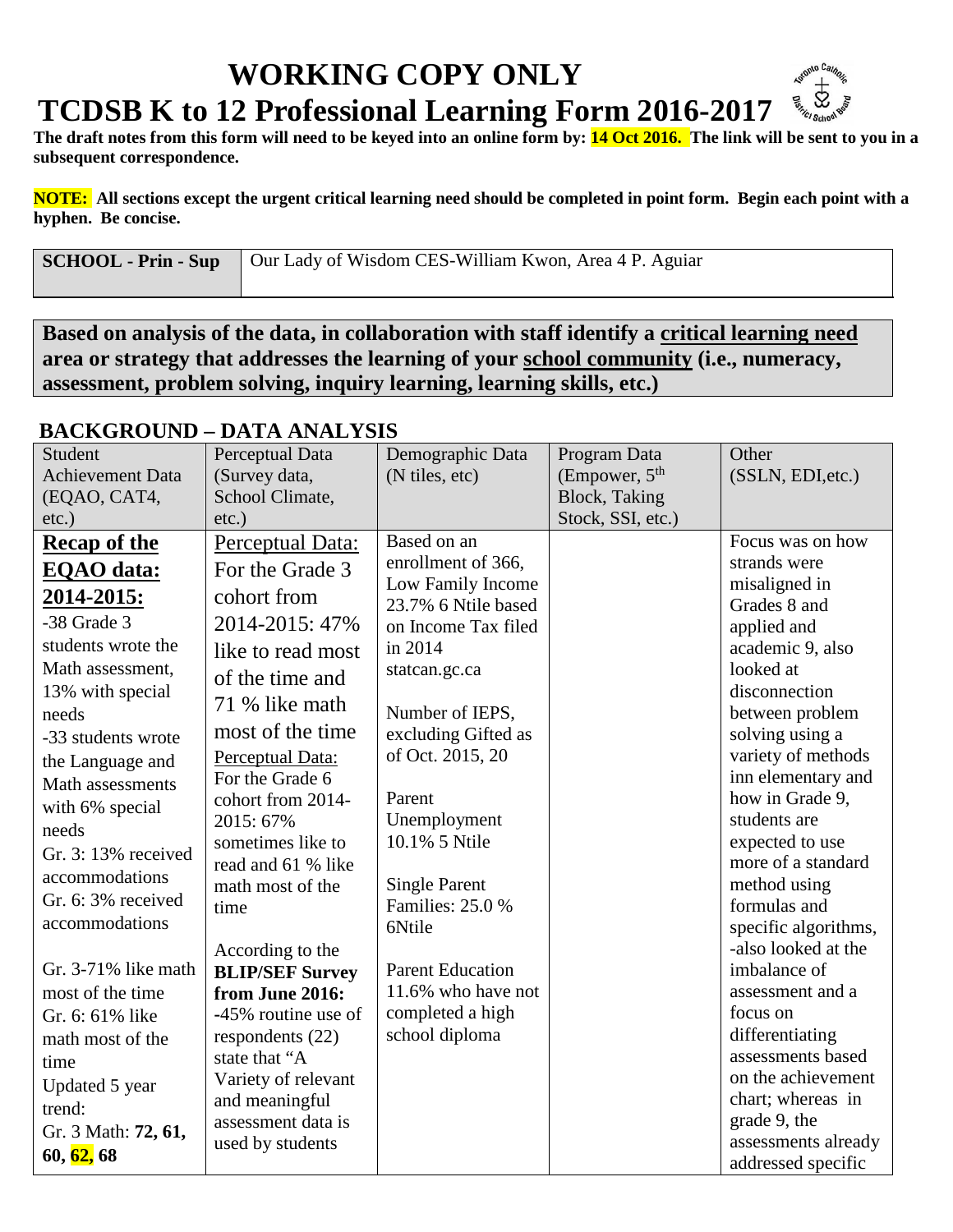

| Gr. 6 Math: 66, 67,    | and educators to                            |  | areas of the                         |
|------------------------|---------------------------------------------|--|--------------------------------------|
| 68, 75, 82             | continuously                                |  | achievement chart,                   |
| Gr. 6 Reading:         | monitor learning, to                        |  | i.e. for Knowledge                   |
| 73, 82, 84, 88, 91     | inform instruction                          |  | and Understanding,                   |
| Gr. 6 Writing:         | and determine next                          |  | Communication,                       |
| 90, 87, 89, 92, 97     | steps (Why is this                          |  | thinking,                            |
| Gr. 3 Math:            | not higher)?                                |  | Application with                     |
| Level 1: 2 or $5\%$    |                                             |  | weights given to                     |
| Level 2: 10 or 26%     | Implementation,                             |  | each                                 |
| Level 3: 22 or 58%     | 64% "During                                 |  |                                      |
| Level 4: 4 or 11 %     | learning, timely,                           |  | In Grade 9, EQAO                     |
| Gr. 6: Reading         | ongoing, descriptive<br>feedback about      |  | results are 5% of                    |
| Level 2: 3 or 9%       |                                             |  | their report card<br>with 10% as the |
| Level 3: 20 or 61%     | student progress is<br>provided based on    |  | maximum allowed                      |
|                        | student actions and                         |  |                                      |
| Level 4: 10 or 30%     | co-constructed                              |  | Grade 9 teachers                     |
| Gr. 6: Writing         | success criteria"                           |  | find it challenging                  |
| Level 2: 1 or $3\%$    |                                             |  | to place students in                 |
| Level 3: 22 or 67%     | Areas of need:                              |  | streamed math                        |
| Level 4: 10 or 30%     | Routine Use, 27%                            |  | classes as                           |
| Gr. 6: Math            | state that "Teaching                        |  | elementary school is                 |
| Level 1: 1 or $3\%$    | and learning in the                         |  | de-streamed                          |
| Level 2: $5$ or $15\%$ | $21st$ Century is                           |  |                                      |
| Level 3: 14 or 42%     | collaborative,                              |  |                                      |
| Level 4: 13 or 39%     | innovative and                              |  |                                      |
|                        | creative within a                           |  |                                      |
|                        | global context                              |  |                                      |
|                        |                                             |  |                                      |
|                        | 32% Routine Use                             |  |                                      |
| - In Grade $3, 52$     | "Resources for                              |  |                                      |
| students wrote         | students are                                |  |                                      |
| the EQAO               | relevant, current,<br>accessible, inclusive |  |                                      |
| assessment in          | and monitored for                           |  |                                      |
|                        | bias"                                       |  |                                      |
| Math only              |                                             |  |                                      |
| $-21\%$ are            | 32%- Routine Use,                           |  |                                      |
| students with          | "Opportunities for                          |  |                                      |
| special needs,         | authentic learning                          |  |                                      |
|                        | experiences and                             |  |                                      |
| almost a quarter       | experiential                                |  |                                      |
| of the cohort          | learning exist in all                       |  |                                      |
| -19% of students       | classrooms, schools                         |  |                                      |
| have the first         | and community                               |  |                                      |
| language learned       | programs                                    |  |                                      |
|                        |                                             |  |                                      |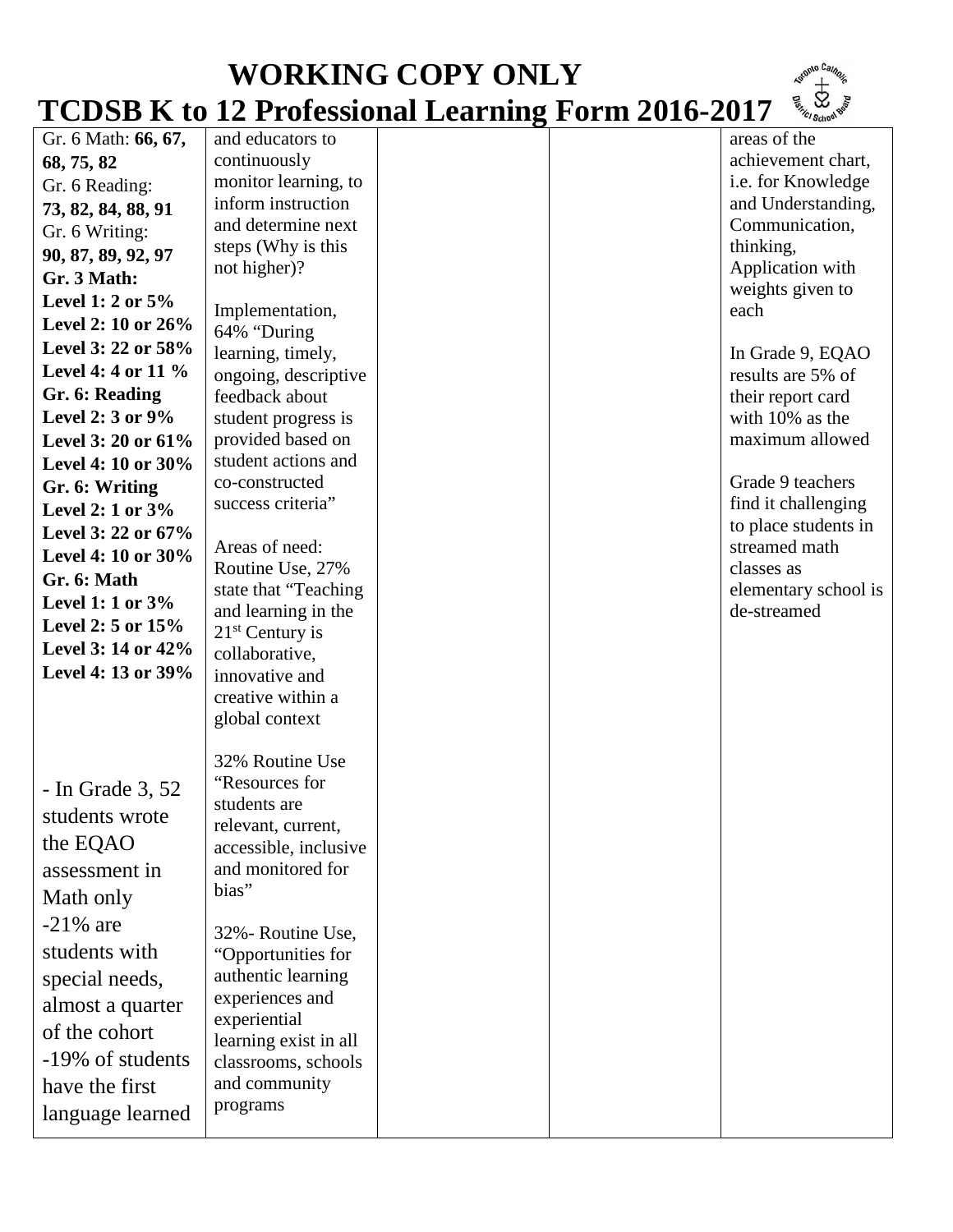| at home other           |  |  |
|-------------------------|--|--|
| than English            |  |  |
| -Born outside of        |  |  |
| Canada (9ntile)         |  |  |
| $-12.2%$ Raw            |  |  |
| data, Second            |  |  |
| language at home        |  |  |
| (8 <sup>th</sup> ntile) |  |  |
| $-HR:$ According        |  |  |
| to the latest Item      |  |  |
| Information             |  |  |
| Report for              |  |  |
| EQAO, students          |  |  |
| struggled most          |  |  |
| with multiple           |  |  |
| choice and short        |  |  |
| answer questions        |  |  |
| in the                  |  |  |
| Measurement             |  |  |
| strand (4               |  |  |
| sections) These         |  |  |
| challenges can          |  |  |
| also be mapped          |  |  |
| back to                 |  |  |
| Application             |  |  |
| questions $# 3$         |  |  |
| (multi-step,            |  |  |
| multi-operation),       |  |  |
| #5 How Many             |  |  |
| minutes is 240          |  |  |
| minutes, #7             |  |  |
| Capacity, #14           |  |  |
| Application             |  |  |
| (Angles) and            |  |  |
| question #16            |  |  |
| perimeter               |  |  |
| questions in the        |  |  |
| Grade 3 2014-           |  |  |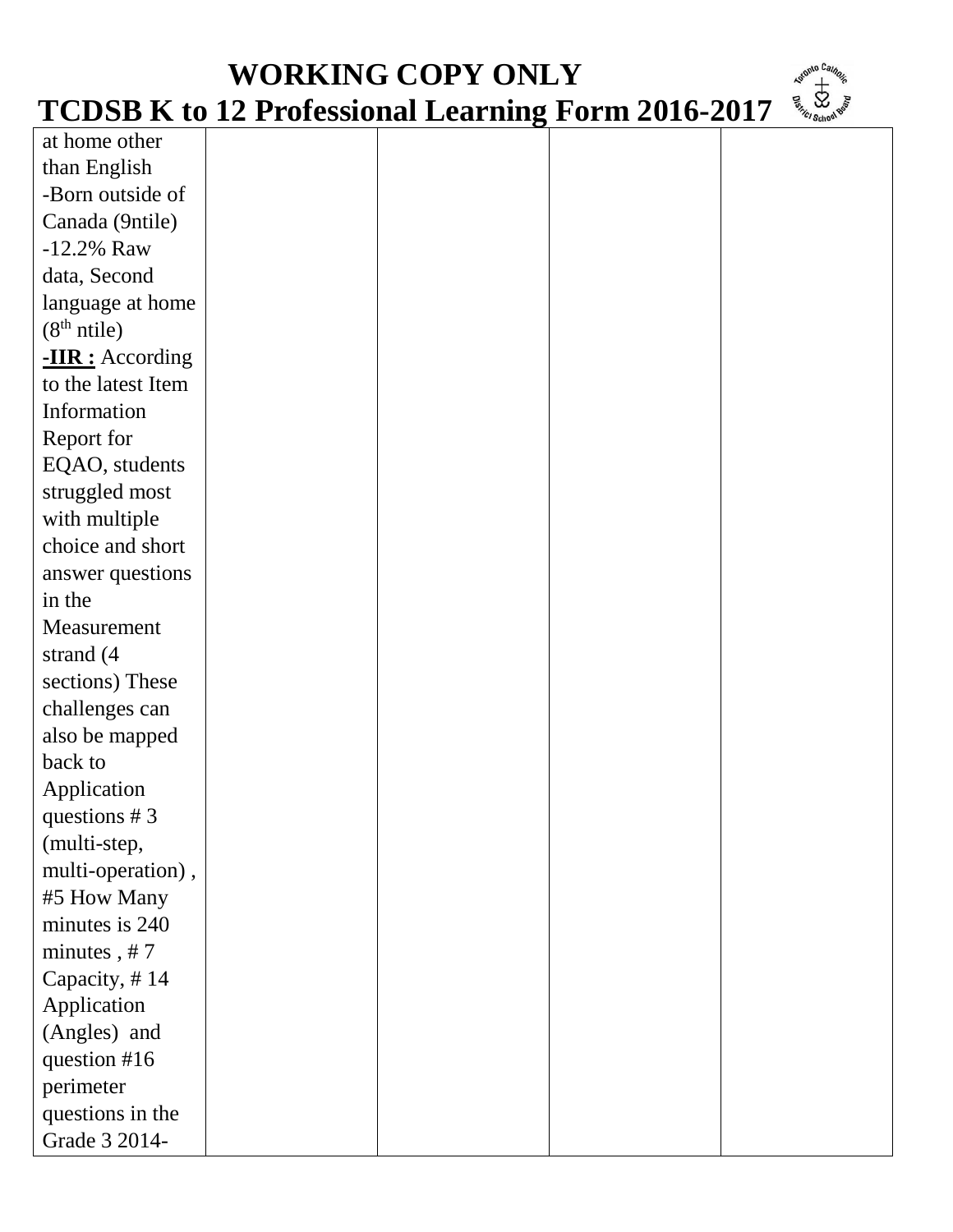| <b>WORKING COPY ONLY</b> |  |                                                           |  |  |  |
|--------------------------|--|-----------------------------------------------------------|--|--|--|
|                          |  | <b>TCDSB K to 12 Professional Learning Form 2016-2017</b> |  |  |  |
| 2015 EQAO                |  |                                                           |  |  |  |
| math assessment          |  |                                                           |  |  |  |
| <b>EQAO</b> Math         |  |                                                           |  |  |  |
| Data/ 5 year             |  |                                                           |  |  |  |
| trend:                   |  |                                                           |  |  |  |
| 2009-2010                |  |                                                           |  |  |  |
| (75%)                    |  |                                                           |  |  |  |
| 2010-2011                |  |                                                           |  |  |  |
| (72%)                    |  |                                                           |  |  |  |
| 2011-2012                |  |                                                           |  |  |  |
| $(61\%)$ –a drop of      |  |                                                           |  |  |  |
| 11% from the             |  |                                                           |  |  |  |
| previous year            |  |                                                           |  |  |  |
| 2012-2013                |  |                                                           |  |  |  |
| $(60\%)$                 |  |                                                           |  |  |  |
| 2013-2014                |  |                                                           |  |  |  |
| $(62\%)$ –               |  |                                                           |  |  |  |
| indication of a          |  |                                                           |  |  |  |
| modest 2%                |  |                                                           |  |  |  |
| increase                 |  |                                                           |  |  |  |
| -students have           |  |                                                           |  |  |  |
| achieved at level        |  |                                                           |  |  |  |
| 2 range for the          |  |                                                           |  |  |  |
| past 3 years.            |  |                                                           |  |  |  |
| What are the             |  |                                                           |  |  |  |
| variables?               |  |                                                           |  |  |  |
| Disengagement,           |  |                                                           |  |  |  |
| difficulty with          |  |                                                           |  |  |  |
| basic                    |  |                                                           |  |  |  |
| computation,             |  |                                                           |  |  |  |
| problem solving,         |  |                                                           |  |  |  |
| vocabulary?              |  |                                                           |  |  |  |
| -Of the $52$             |  |                                                           |  |  |  |
| students who             |  |                                                           |  |  |  |
| wrote only 26 of         |  |                                                           |  |  |  |
| them or 50%              |  |                                                           |  |  |  |
| reached level 3          |  |                                                           |  |  |  |
| and above,               |  |                                                           |  |  |  |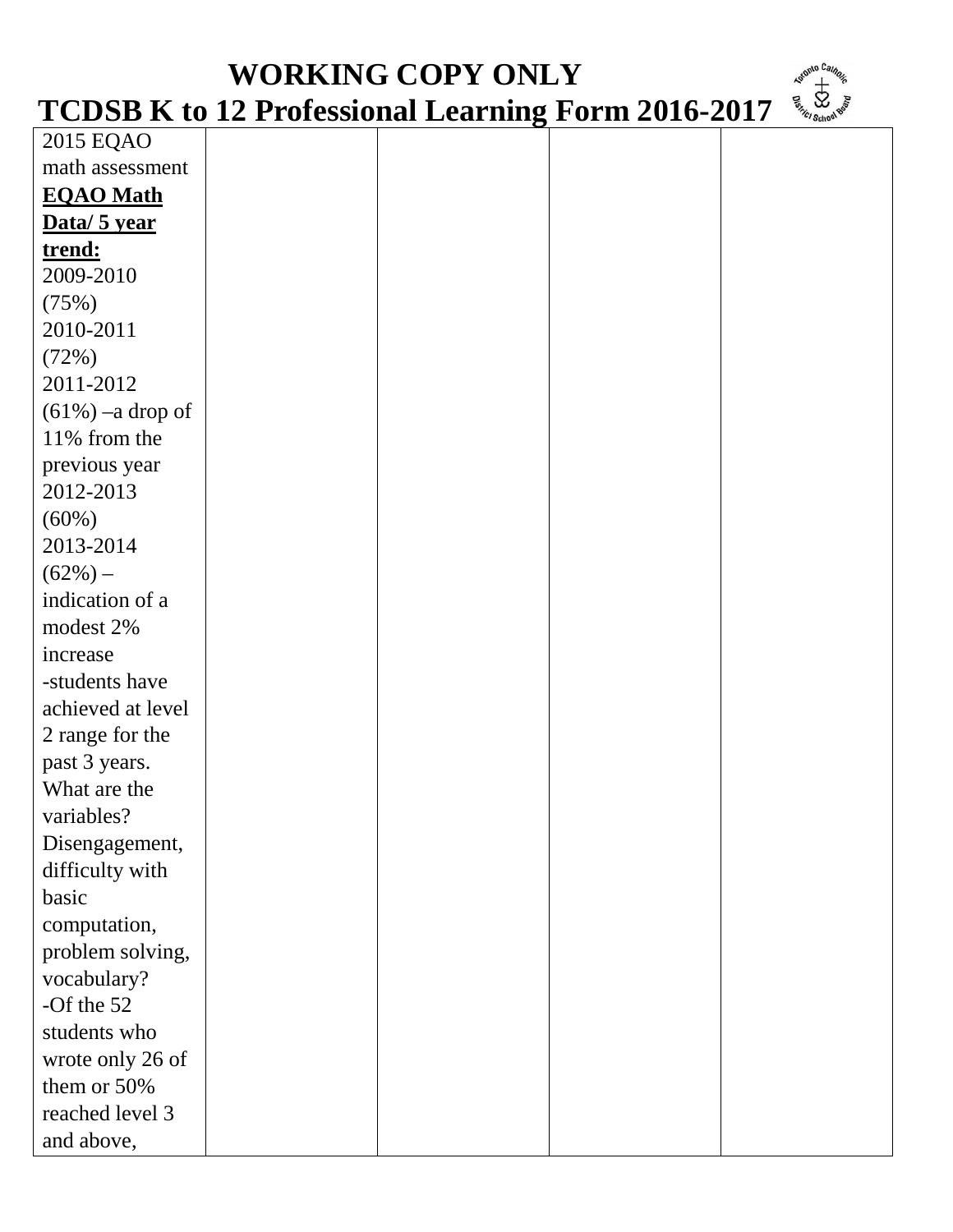| compared to 54%        |  |  |
|------------------------|--|--|
| at the board           |  |  |
| -Math 4% below         |  |  |
| the board, 5%          |  |  |
| below the              |  |  |
| province               |  |  |
| <b>Recap of Junior</b> |  |  |
| Data for OLW           |  |  |
| <b>CES</b> (Grade 6    |  |  |
| cohort from            |  |  |
| 2013-2014)             |  |  |
| - 24 students          |  |  |
| wrote the EQAO         |  |  |
| assessments in         |  |  |
| Reading, Writing       |  |  |
| and Math               |  |  |
| $-0$ % are ELL         |  |  |
| -4% have special       |  |  |
| needs                  |  |  |
| -21% of students       |  |  |
| have the first         |  |  |
| language learned       |  |  |
| at home other          |  |  |
| than English           |  |  |
| -Born outside of       |  |  |
| Canada (9ntile)        |  |  |
| $-12.2%$ Raw           |  |  |
| data, Second           |  |  |
| language at home       |  |  |
| $(8th$ ntile)          |  |  |
|                        |  |  |
| <b>-IIR:</b> According |  |  |
| to the latest Item     |  |  |
| Information            |  |  |
| Report for             |  |  |
| EQAO, students         |  |  |
| struggled most         |  |  |
| with multiple          |  |  |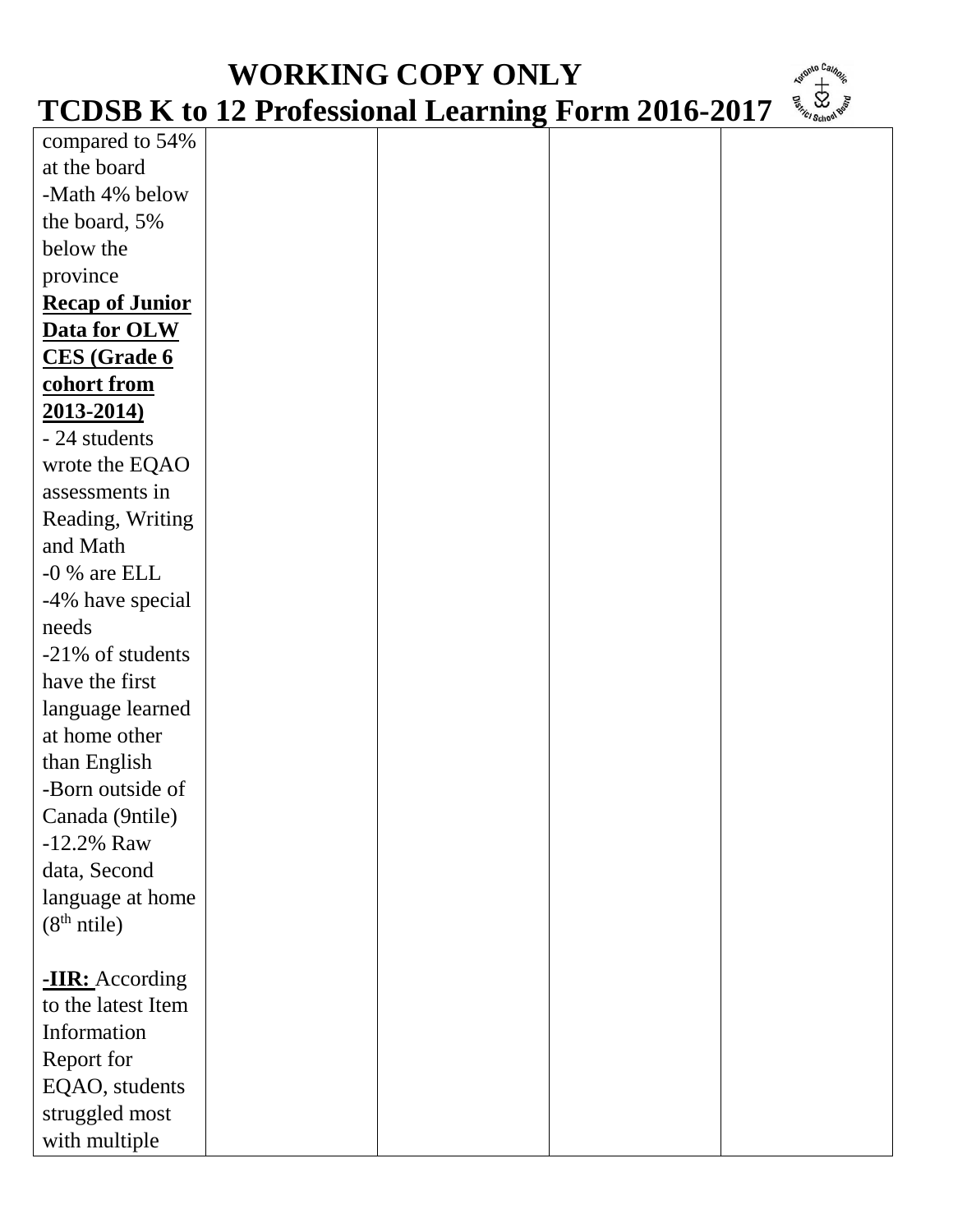| choice and short             |
|------------------------------|
| answer questions             |
| in Geometry and              |
| Spatial Sense and            |
| Data                         |
| Management and               |
| probability (3               |
| sections a piece)            |
| -This can be                 |
| mapped map to                |
| <b>Thinking</b>              |
| Question #16                 |
| from the Grade 6             |
| EQAO math                    |
| assessment for               |
| 2014-2015 where              |
| 45% of students              |
| answered                     |
| correctly                    |
|                              |
|                              |
| <b>EQAO Math</b>             |
| Data/5 Year                  |
| <u>Trend:</u>                |
| 2009-2010: 75%               |
| 2010-2011: 66%               |
| -drop of 9% from             |
| previous year                |
| 2011-2012: 67%               |
| -signs of                    |
| improvement in               |
| next 3 cohorts               |
| 2012-2013: 68%               |
| 2013-2014: 75%               |
| -increase of 7%              |
| from previous                |
| year                         |
| -Of the $24$                 |
| students who<br>wrote, 12 of |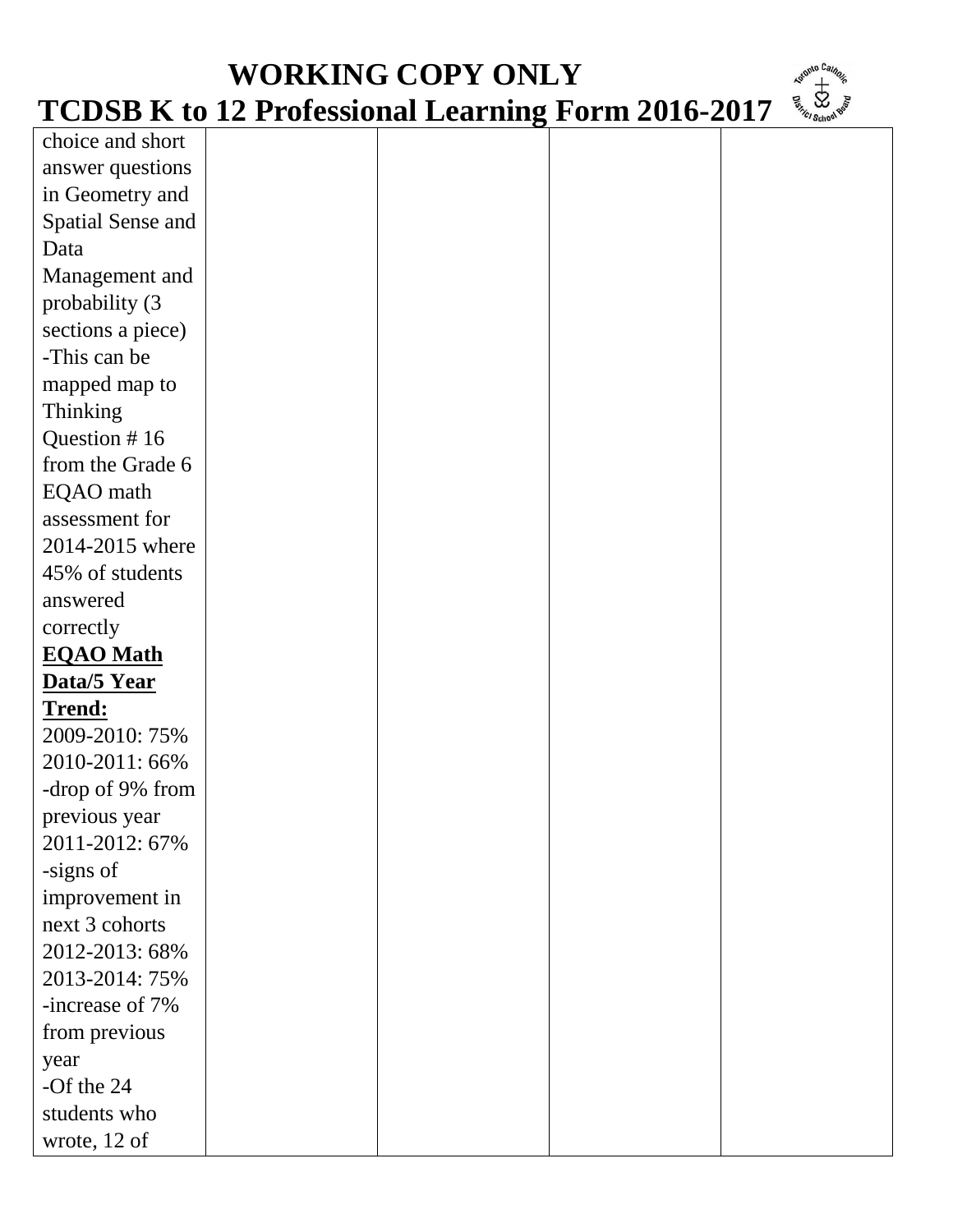| them or $50\%$     |  |  |
|--------------------|--|--|
| reached level 3,   |  |  |
| compared to the    |  |  |
| board at 42%       |  |  |
| -Math $22%$        |  |  |
| above the board,   |  |  |
| stats for the      |  |  |
| province N/A       |  |  |
| -Comparing the     |  |  |
| percentages of     |  |  |
| Grade 3 students   |  |  |
| achieving levels   |  |  |
| 2 in 2011 at       |  |  |
| 25%, there is a    |  |  |
| major decrease in  |  |  |
| the percentage of  |  |  |
| students           |  |  |
| achieving level 2  |  |  |
| at 12%.            |  |  |
| -teachers          |  |  |
| observed that      |  |  |
| when tracking      |  |  |
| the grade 1        |  |  |
| cohort in 2010-    |  |  |
| 2011 throughout    |  |  |
| 5 years using      |  |  |
| report card data,  |  |  |
| Patterning and     |  |  |
| Algebra            |  |  |
| generally posed a  |  |  |
| challenge for that |  |  |
| cohort up to       |  |  |
| grade 3, students  |  |  |
| achieving C        |  |  |
| -Grade 2 cohort    |  |  |
| from 2010-         |  |  |
| 2011until 2014-    |  |  |
| 2015, Number       |  |  |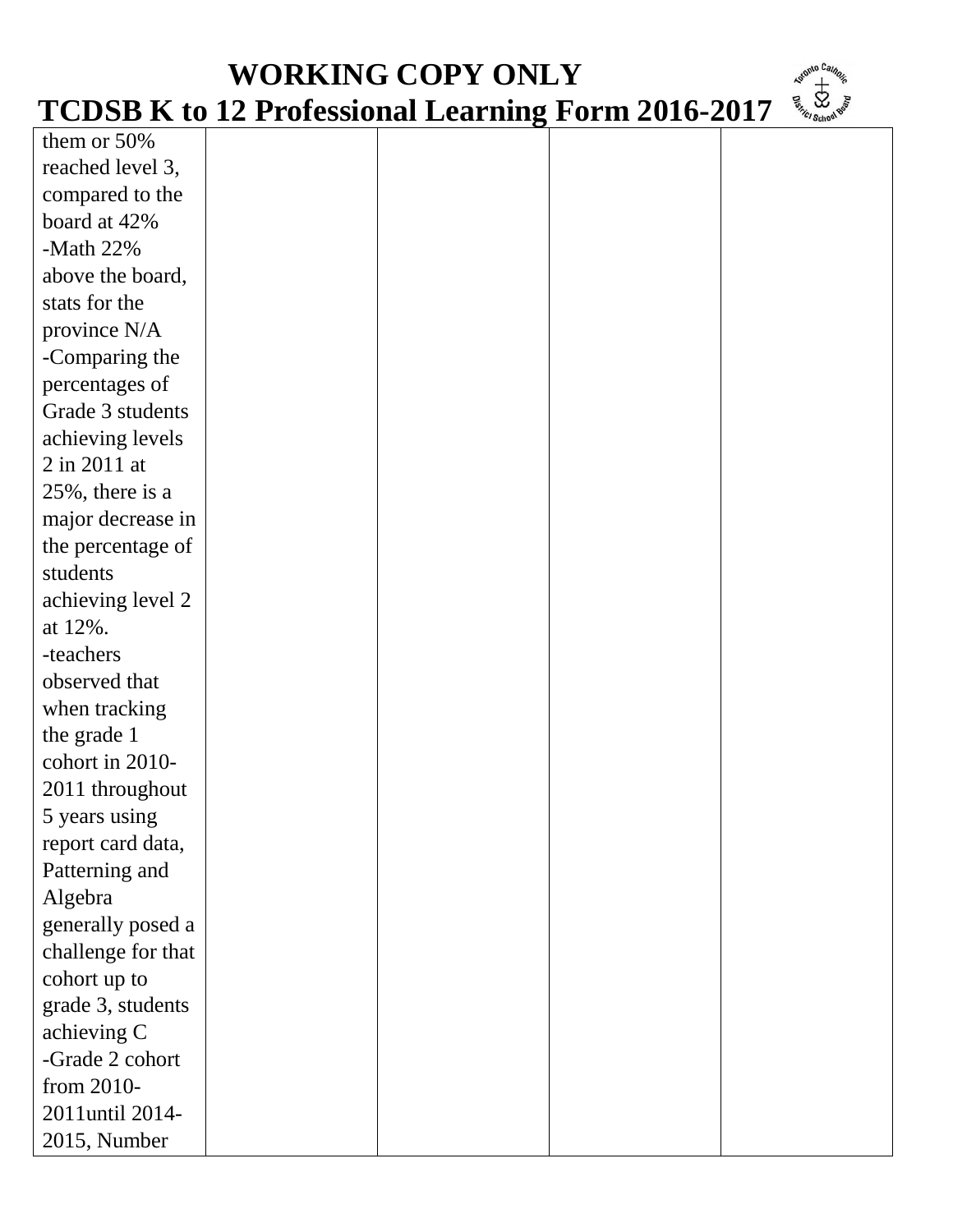| Sense and          |  |  |
|--------------------|--|--|
| Numeration         |  |  |
| became an issue    |  |  |
| with 24%           |  |  |
| achieving at level |  |  |
| C, along with      |  |  |
| challenges in PA   |  |  |
| and Data           |  |  |
| Management,        |  |  |
| Also, when you     |  |  |
| look at the grade  |  |  |
| 3 and Grade 4      |  |  |
| cohorts in 2010-   |  |  |
| $2011$ , both of   |  |  |
| these groups       |  |  |
| experience and     |  |  |
| increase in the    |  |  |
| percentage of      |  |  |
| students           |  |  |
| achieving in the   |  |  |
| C range once       |  |  |
| they enter grade   |  |  |
| 5, specifically in |  |  |
| number sense       |  |  |
| and geometry       |  |  |
| and spatial sense  |  |  |
| -issue             |  |  |
| transitioning      |  |  |
| from French        |  |  |
| language in        |  |  |
| Grade 4 (Math      |  |  |
| and Language) to   |  |  |
| 5 (math and        |  |  |
| language) in       |  |  |
| English            |  |  |
|                    |  |  |
| -When looking at   |  |  |
| the Term 2 report  |  |  |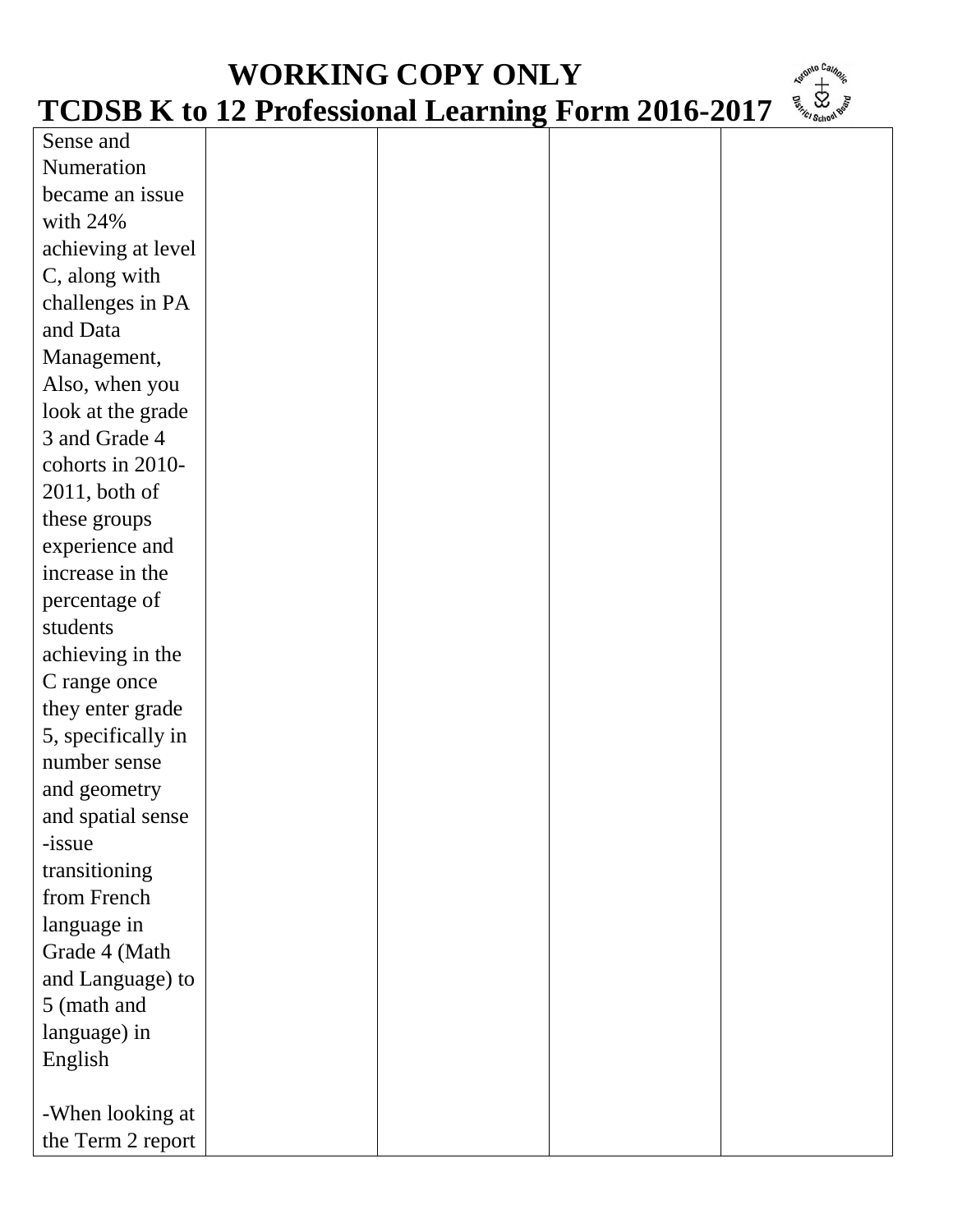| card data from     |  |  |
|--------------------|--|--|
| 2011-2016 for      |  |  |
| math, the          |  |  |
| Probability        |  |  |
| component of the   |  |  |
| DM and             |  |  |
| Probability        |  |  |
| Strand and the     |  |  |
| Measurement        |  |  |
| Stands have        |  |  |
| consistently been  |  |  |
| an area of need    |  |  |
| considering the    |  |  |
| following mean     |  |  |
| numbers of         |  |  |
| students           |  |  |
| achieving at the   |  |  |
| C level:           |  |  |
| <b>Measurement</b> |  |  |
| Grade 1:5,         |  |  |
| Grade 2: 6,        |  |  |
| Grade 3: 2,        |  |  |
| Grade 4: 4,        |  |  |
| Grade 5: 4,        |  |  |
| Grade 6: 5,        |  |  |
| Grade 7: 3 and     |  |  |
| Grade 8:2          |  |  |
|                    |  |  |
| Data               |  |  |
| <b>Management</b>  |  |  |
| and Probability:   |  |  |
| Grade 1: 4,        |  |  |
| Grade 2: 9,        |  |  |
| Grade 3: 5,        |  |  |
| Grade 4: 3,        |  |  |
| Grade 5: 3,        |  |  |
| Grade 6: 3,        |  |  |
|                    |  |  |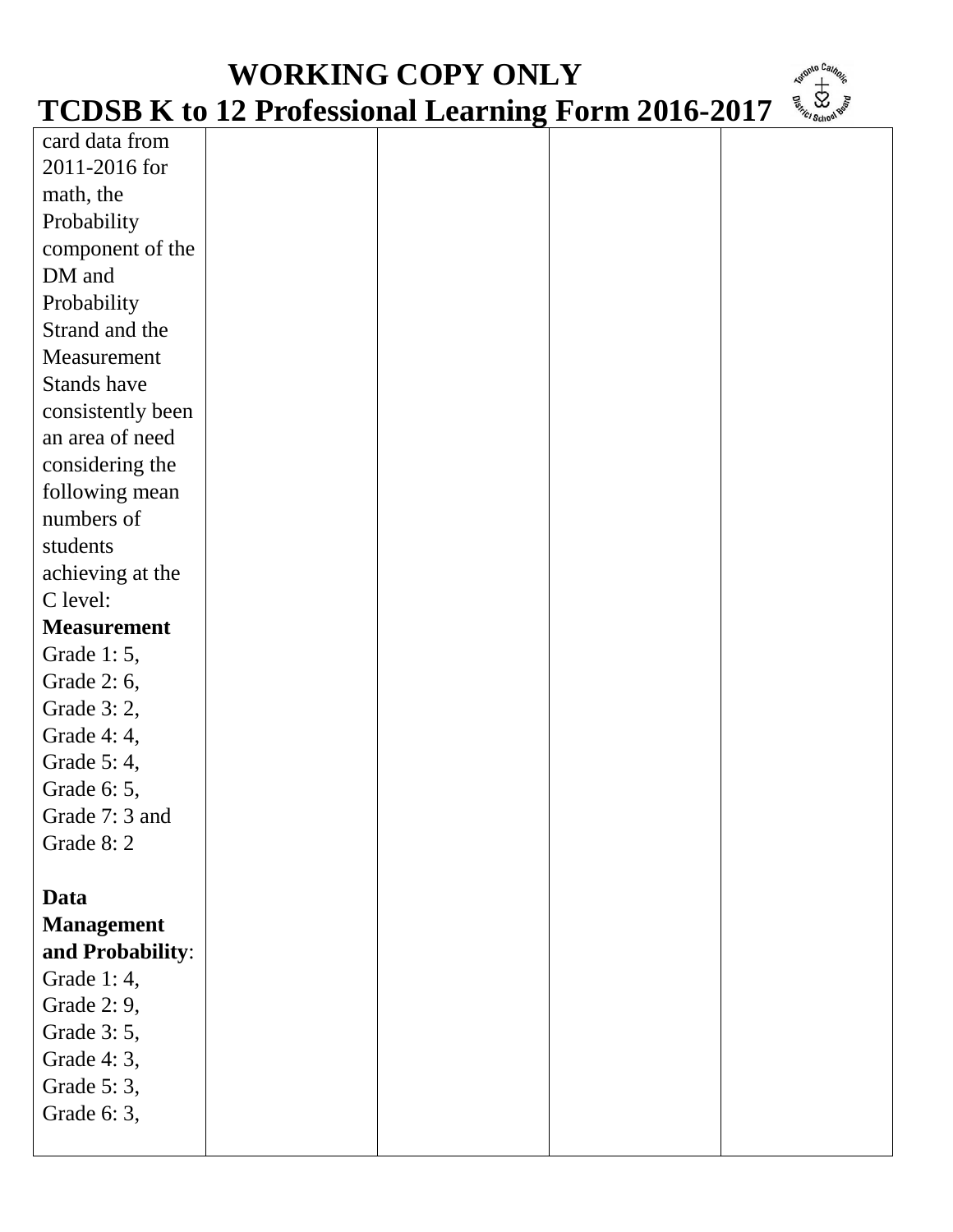| It is also        |  |  |
|-------------------|--|--|
| noteworthy that   |  |  |
| that mastery of   |  |  |
| operations skills |  |  |
| and fractions as  |  |  |
| concepts and      |  |  |
| skills covered in |  |  |
| term 2 of the     |  |  |
| Number Sense      |  |  |
| and Numeration    |  |  |
| have challenged   |  |  |
| students at the   |  |  |
| Grade 2, 4, 5     |  |  |
| levels            |  |  |
| CAT <sub>4</sub>  |  |  |
| -Percentage of    |  |  |
| students at       |  |  |
| Stanines 3 and    |  |  |
| below in          |  |  |
| computation in    |  |  |
| Grade 5 is as     |  |  |
| follows from      |  |  |
| 2012-2016,        |  |  |
| specifically at   |  |  |
| 15% in 2012-      |  |  |
| 2013, 6% in       |  |  |
| 2013-2014, 15%    |  |  |
| in 2014-2015 and  |  |  |
| 18% in 2015-      |  |  |
| 2016.             |  |  |
| In terms of math, |  |  |
| the Percentage of |  |  |
| students at       |  |  |
| Stanines 3 and    |  |  |
| below in Grade 5  |  |  |
| is as follows     |  |  |
| from 2012-2016:   |  |  |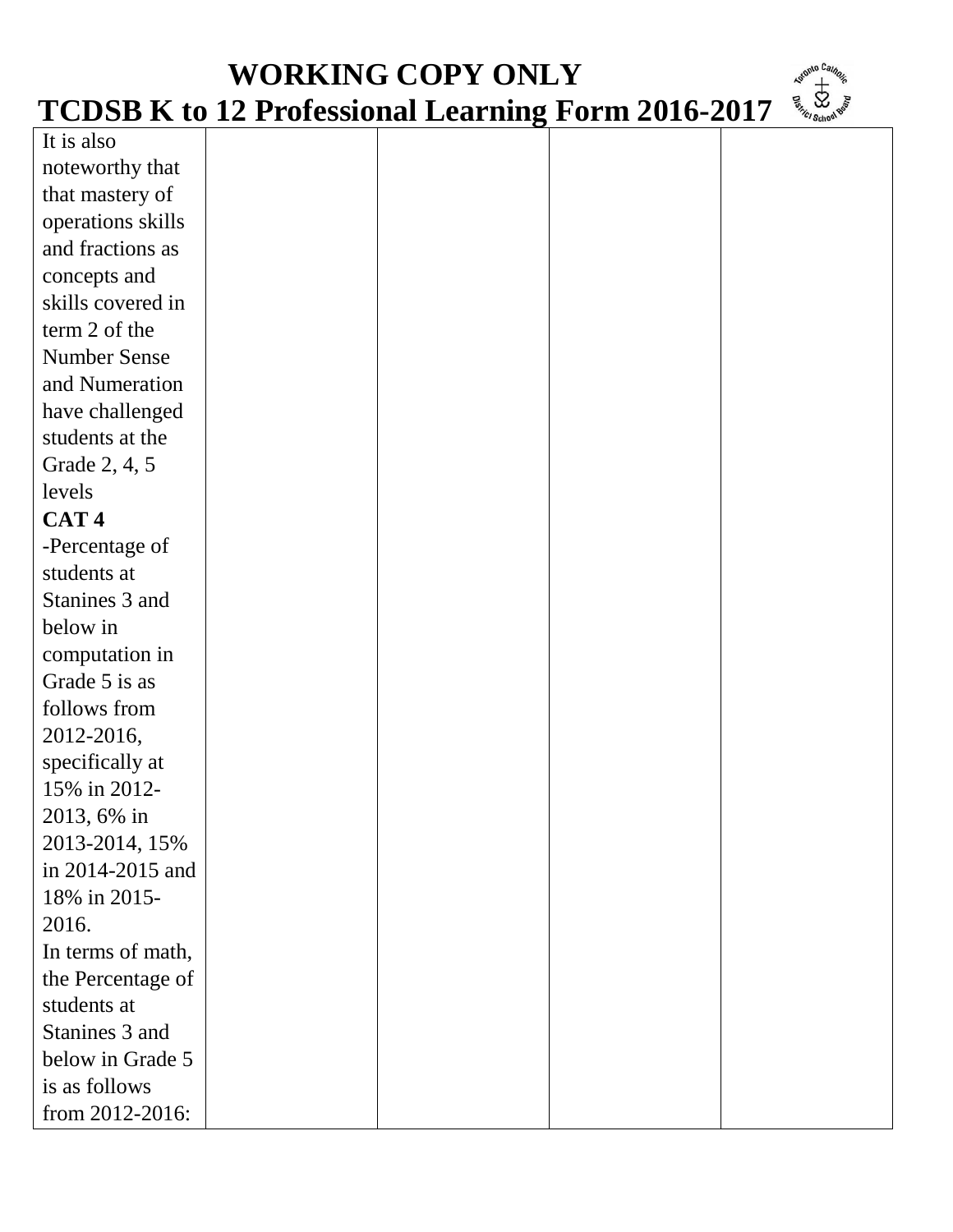| <b>WORKING COPY ONLY</b><br><b>TCDSB K to 12 Professional Learning Form 2016-2017</b>                                                                                                  |  |  |  |  |  |  |
|----------------------------------------------------------------------------------------------------------------------------------------------------------------------------------------|--|--|--|--|--|--|
| 7%, 3%, 9% and<br>12%<br>- Percentage of<br>students at<br>Stanines 3 and<br>below in<br>computation has<br>ranged from 6%,<br>3%, 11%, 12%<br>and 0% in Grade<br>7 from 2011-<br>2016 |  |  |  |  |  |  |
| Percentage of<br>students at<br>Stanines 3 and<br>below in math<br>has ranged from<br>0%, 3%, 0%, 0%<br>and 0% in Grade<br>7 from 2012-<br>2016                                        |  |  |  |  |  |  |

| URGENT CRITICAL LEARNING NEED<br>Explain in 140 characters or less  student<br>learning problems to solve - Professional<br>learning focus for this year. | Lower scores in application questions (EQAO).                                                                                                                                                                                                                                                                                                |
|-----------------------------------------------------------------------------------------------------------------------------------------------------------|----------------------------------------------------------------------------------------------------------------------------------------------------------------------------------------------------------------------------------------------------------------------------------------------------------------------------------------------|
| From the data, what learning conditions will support<br>increased achievement?                                                                            | -Providing extra support, explicit teaching of using open<br>approach to solving word problems related to<br>Probability/Measurement<br>-More practice with "Application" type questions for students<br>-Greater links to cross strand investigations once students reach<br>the review stage of their learning of a specific concept/skill |

#### **PROFESSIONAL LEARNING PLAN TO MEET URGENT CRITICAL NEED:**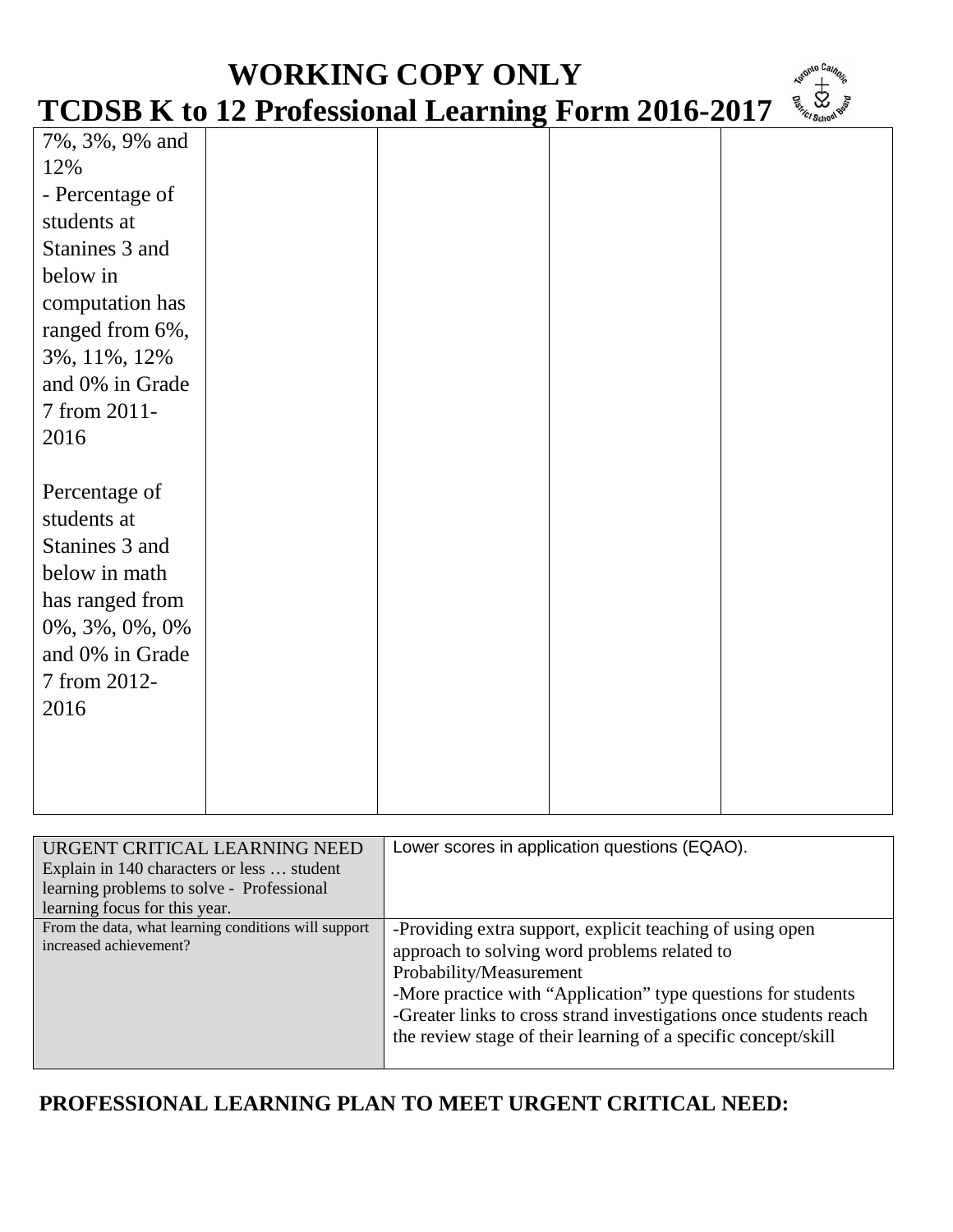#### **WORKING COPY ONLY Asher Advertising TCDSB K to 12 Professional Learning Form 2016-2017**

Areas of further exploration and action consist of: Teachers enabling students to build their own multiple choice questions and then peer answering to help students understand the mindset of the question creator and how to approach them. Focusing on situating the math skills and concepts to be used in real-world problems to help students see the relevance in their real lives. Create end-of-chapter tests/summative assessment not from Nelson but from former

EQAO testing.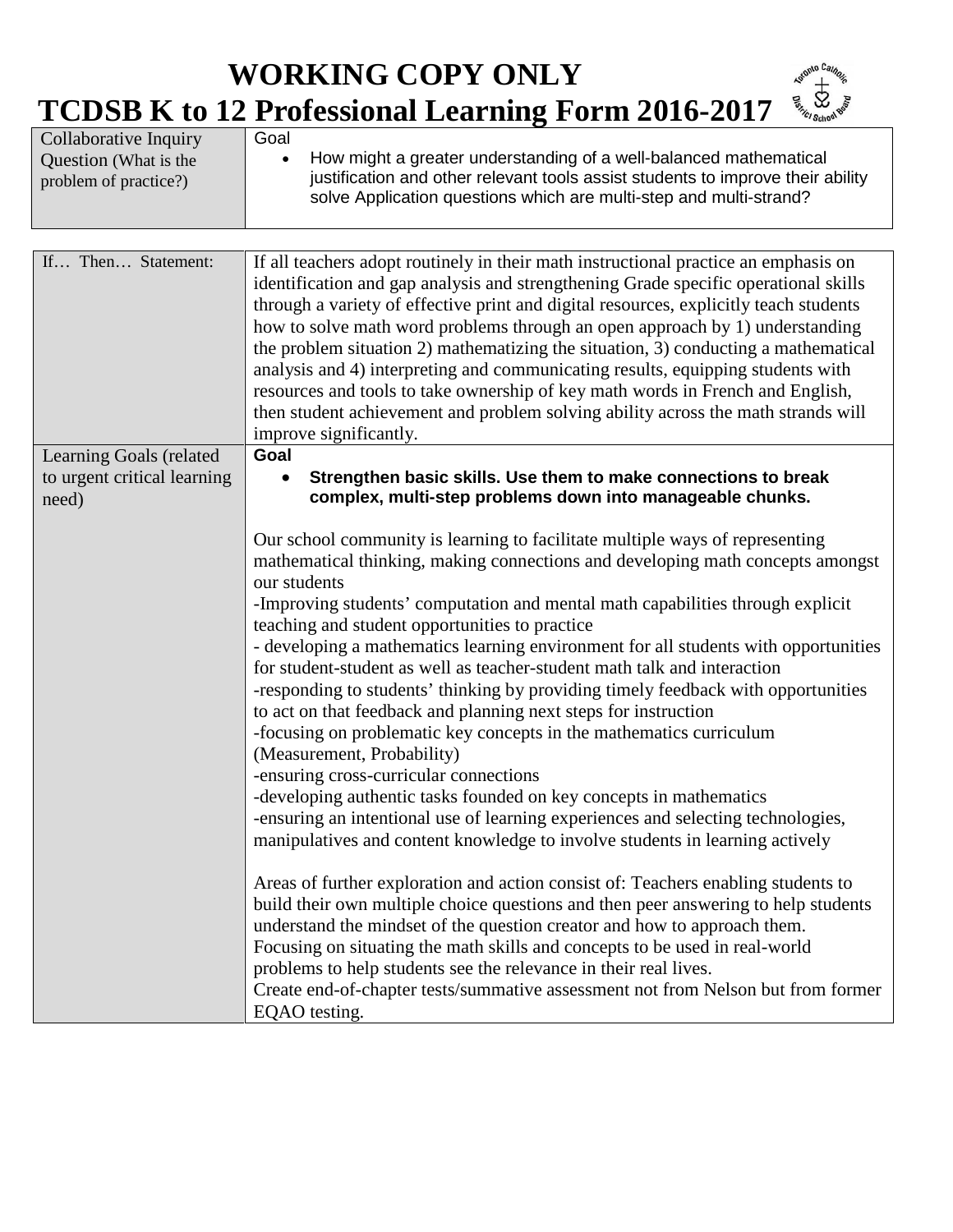| Marker students who will | Using class level data from their current point in their math programs (Tests,                                                                                                                                                                                                             |
|--------------------------|--------------------------------------------------------------------------------------------------------------------------------------------------------------------------------------------------------------------------------------------------------------------------------------------|
|                          |                                                                                                                                                                                                                                                                                            |
| receive intervention     | quizzes, key assessment questions, diagnostic assessments, problem solving                                                                                                                                                                                                                 |
| (subgroups e.g.,         | tasks/questions, Term 2 math report card data from 2015-2016, CAT 4 data from                                                                                                                                                                                                              |
| achieving at 2.5-2.9,    | 2015-2016, teachers have compiled lists of stduents to monitor (2.6 and below) and                                                                                                                                                                                                         |
| Applied, gender,         | students to move (2.7 to 2.9) Submitted.                                                                                                                                                                                                                                                   |
| Grade(s), etc)           |                                                                                                                                                                                                                                                                                            |
|                          | Using the latest CAT 4 results from 2015-2016 (The then Grade 5 cohort), a<br>subgroup consisting of 20 of 30 or 66% of current Grade 6 students have been<br>identified as students who will require intervention to succeed in meeting the<br>provincial standard based on stanines 4-6. |
|                          | 4 of 30 or 13% of current Grade 6 students have been identified as requiring<br>significant intervention to meet the provincial standard based on stanines 1-3.                                                                                                                            |
|                          | Using the latest CAT 4 results from 2015-2016 (The then Grade 7 cohort), a<br>subgroup consisting of 14 of 26 or 54% of current Grade 8 students have been<br>identified as students who will require intervention to succeed in meeting the<br>provincial standard based on stanines 4-6. |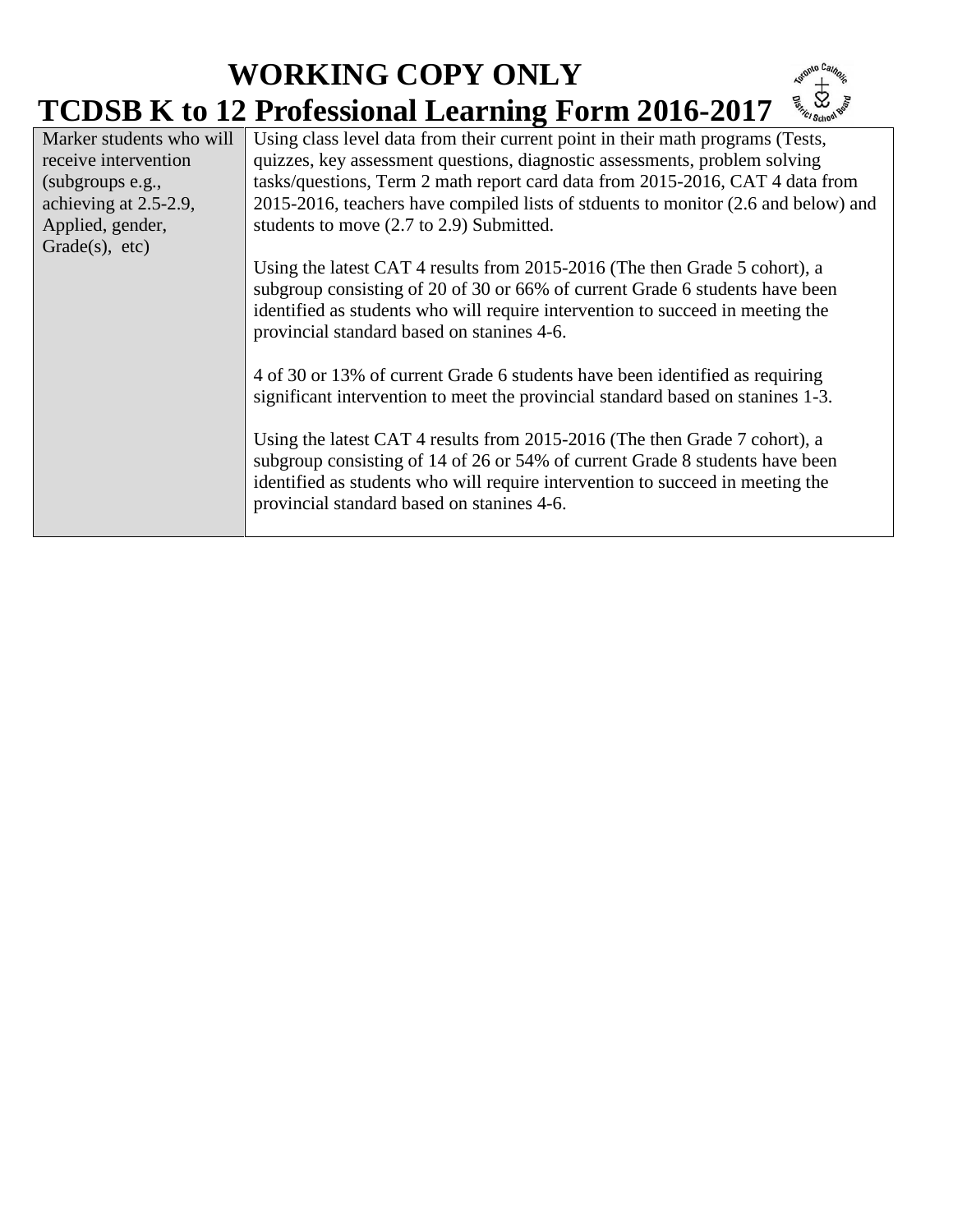Actions/Interactions (What will we do to meet our goals?)

- Establishing and communicating clear learning goals and success criteria for the task/math experience
- 3 part math lesson structure
- 2-3 week math learning cycles that focus on particular math expectations
- Using teacher selected diagnostics assessments (A Pas de Geants, Jump Math in French and English), analysis of school wide and classroom data to assess gaps and inform instruction
- Math Word walls (JK-2 in French with examples, 3-4 dual language with examples, 5-8 in English with examples, i.e. explanations, definitions, illustrations, what the concept is Not)- Freyer model
- Use of Ontario Curriculum Tracking Templates for Math Grades 1-8, [http://www.ontarioreportcards.com/ontario-curriculum](http://www.ontarioreportcards.com/ontario-curriculum-tracking-templates.html)[tracking-templates.html](http://www.ontarioreportcards.com/ontario-curriculum-tracking-templates.html)
- Allowance for and integration of math talks and learning conversations in your 60-minute math instructional block (Integrating Guidelines for Whole Class Math Talk- as outlined by Catherine D. Bruce), making the process and strategies of problem-solving transparent for the students and their peers, ownership and identification of strategies used, use of feedback
- Completion of Mental Math Trajectory, including strands for Geometry and Spatial Sense, Data Management and Probability and Algebra and Patterning using Nova Scotia and PEI Mental Math Strategies documents and continuums.
- Continued Emphasis on "just in time" feedback (On the process, product, self-regulation, strategy chosen, success criteria) given by teacher, peers to inform strengths and next steps which are specific to the task, skill, concept at hand, opportunities to apply verbal, written feedback to refine and correct student work and repair misunderstanding (use of teacher selected graphic organizer for feedback, i.e. Stars and Stairs, digital, etc…)
- Initiation and maintenance of a learning goals and success criteria notebook which may be teacher guided, student authored and maintained as an ongoing reference tool
- Looking at the Evidence of Impact: What does the student work tell us, where are the gaps in understanding, application of skills, and ability to problem solve and communicate?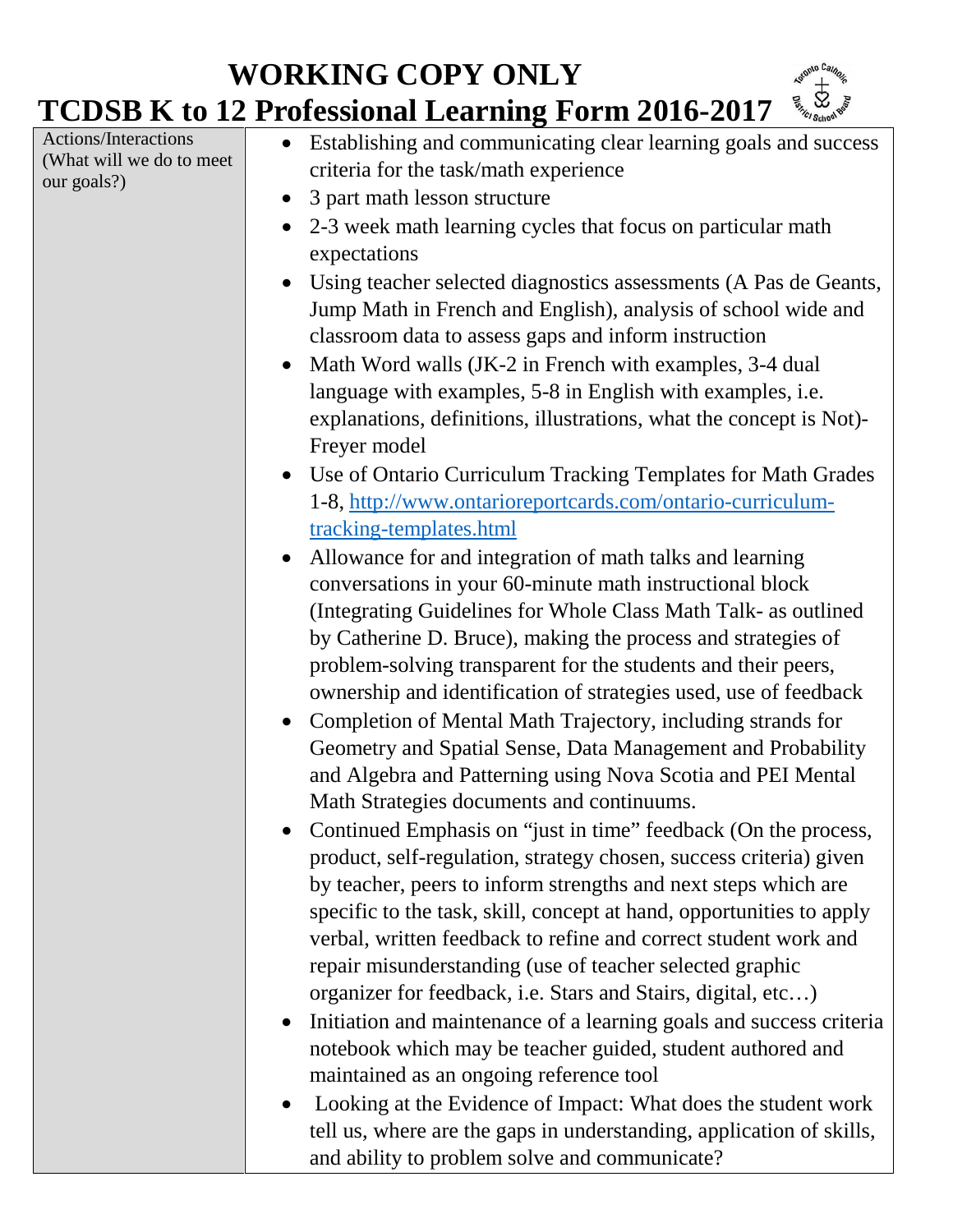|                                                 | Integrating Information Communication Technology in<br>purposeful ways to enhance student learning in the strands (i.e.,<br>implementation of Netmath/Journee de Math in French, Grades<br>3-4 and in English Grades 5-8) and facilitate communication,<br>documentation of student work, understanding of key math<br>concepts and application of skills in different ways (look at the<br>Supporting Technology portion of the newly revised long range<br>plans)<br>An eye for balancing math summative assessments and varying<br>assessments to include a balanced approach to question types that<br>don't only dwell on Knowledge and Understanding and<br>mathematical representation but also include Application<br>questions, problem solving questions with an emphasis on<br>"Showing/Justifying" how a student knows the answer provided<br>is correct<br>When rubrics are used, that they reflect the task-specific success<br>criteria that you are assessing and evaluating, also that student<br>work is assessed and evaluated according to Knowledge and<br>understanding (Subject specific content), Thinking,<br>Communication and application (see long range plan) |
|-------------------------------------------------|--------------------------------------------------------------------------------------------------------------------------------------------------------------------------------------------------------------------------------------------------------------------------------------------------------------------------------------------------------------------------------------------------------------------------------------------------------------------------------------------------------------------------------------------------------------------------------------------------------------------------------------------------------------------------------------------------------------------------------------------------------------------------------------------------------------------------------------------------------------------------------------------------------------------------------------------------------------------------------------------------------------------------------------------------------------------------------------------------------------------------------------------------------------------------------------------|
|                                                 | Mindful of facilitating math learning experiences which have multiple<br>entry points, are skill and big ideas/concept embedded in alignment<br>with your math program, are meaningful and practical with an eye for<br>cross-curricular integration.                                                                                                                                                                                                                                                                                                                                                                                                                                                                                                                                                                                                                                                                                                                                                                                                                                                                                                                                      |
| Strategies to address the                       | -Assess and determine gaps                                                                                                                                                                                                                                                                                                                                                                                                                                                                                                                                                                                                                                                                                                                                                                                                                                                                                                                                                                                                                                                                                                                                                                 |
| needs of students who<br>have an IEP or are ELL | -Differentiate instruction and assessment<br>-make the math experiences relevant                                                                                                                                                                                                                                                                                                                                                                                                                                                                                                                                                                                                                                                                                                                                                                                                                                                                                                                                                                                                                                                                                                           |
|                                                 | -Focus on Strengthening basic operational skills, explore an open approach to<br>solving multi-strand, multi-step/operation word problems, use a variety of<br>manipulatives and digital tools, allow for math talks and give frequent feedback<br>about the chosen strategy, process, product, based on specific criteria<br>-remediate/re-teach when necessary                                                                                                                                                                                                                                                                                                                                                                                                                                                                                                                                                                                                                                                                                                                                                                                                                           |
| PD Required for Staff                           | Teacher instruction: what do our teachers need to learn?<br>Marg Quinn: PD what to look for in a well-balanced mathematical<br>justification.<br>Monthly question: for each class, to be given ONE: to be completed and<br>$\bullet$<br>posted as an in-hall bulletin board. One large board with a complex<br>problem. Pieces to help solve it around the school. Mental puzzles! (To be<br>finalized by math lead teachers.)                                                                                                                                                                                                                                                                                                                                                                                                                                                                                                                                                                                                                                                                                                                                                             |